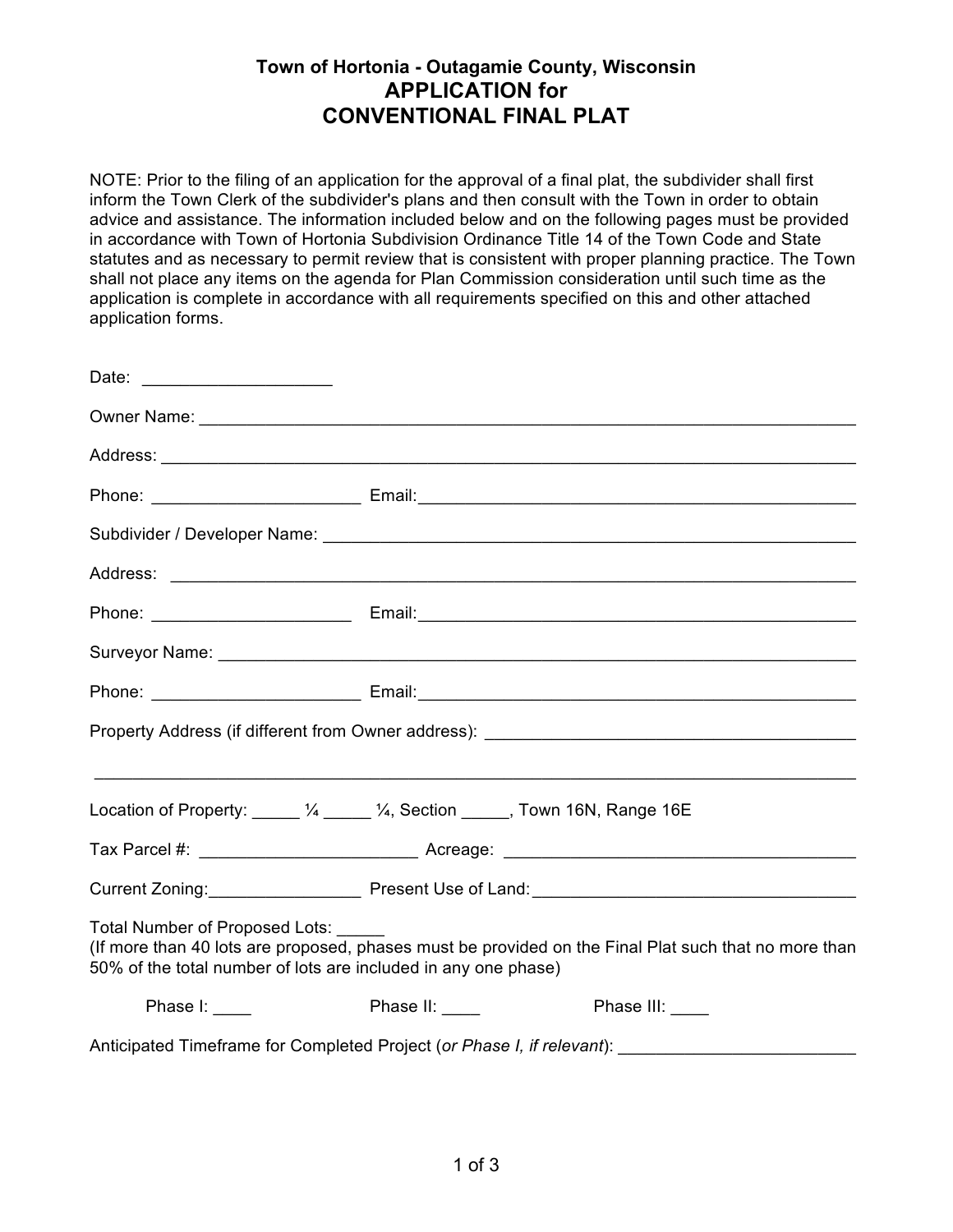## **Town of Hortonia - Outagamie County, Wisconsin APPLICATION for CONVENTIONAL FINAL PLAT**

Proposed Wastewater Treatment System. Clustered systems are required for any land division creating five or more lots; POWTS refers to Personal Onsite Wastewater Treatment Systems (check one):

Clustered System: \_\_\_\_ POWTS: \_\_\_

Proposed Water System. A community water system is required for any land division creating five or more lots (check one):

Community Water System: Private Wells: \_\_\_\_

Will an internal trail system be included within the proposed subdivision? Yes \_\_\_ No \_\_\_

## **Final Plat Checklist:**

The Applicant shall submit 12 copies of the final plat and a letter of application with the application packet. The final plat of the proposed conventional subdivision shall be at a scale of 1"=100'. The Town of Hortonia will not accept any application for a final plat until the following information and materials are completed and submitted in their entirety and the application fee is paid in full.

Prior Preliminary Plat Submittal:

| ate:)<br>، ب |  |
|--------------|--|
|--------------|--|

Final Plat, including all of the following *(please check)*:

Prior Preliminary Plat Meeting with Plan Commission:

*(In addition to all of the requirements of the Preliminary Plat and Chapter 236 Wis. Stats. the Final Plat submitted shall include the following):*

|   | Labeled 'Final Plat'                                                        |  |
|---|-----------------------------------------------------------------------------|--|
|   | A clear and concise legal description that exactly matches the bearings     |  |
|   | and distances shown on the map. The error of closure for the legal may      |  |
|   | not exceed 1 in 3,000                                                       |  |
|   | Area of each parcel shown in square feet (nearest square foot) and          |  |
|   | acres (nearest 100th acre)                                                  |  |
|   | All curve data                                                              |  |
|   | Building setback lines shall be shown or noted on the face of the map       |  |
|   | Lands reserved for the common use of the property owners within the         |  |
|   | subdivision. The ownership of these common lands shall be shown and         |  |
|   | described. These lands shall be established as outlots                      |  |
|   | Proposed deed and Plat restrictions                                         |  |
| ٠ | It shall be required that on sheet one of the Plat a pre-designed recording |  |
|   | block be available for the Register of Deeds to be placed on the Plat for   |  |
|   | recording information                                                       |  |
|   | Show arc distances on the face of the map                                   |  |
|   | Certificates of approval in substantially the same form as required by      |  |
|   | Chapters $236.21(2)(a)$ and $236.21(3)$ Wis. Stats. and as per this         |  |
|   | ordinance as follows:                                                       |  |
|   | Owner(s) Certificate with Notary Seal                                       |  |
|   | Mortgagee's Certificate                                                     |  |
|   | <b>Town Certificate</b>                                                     |  |